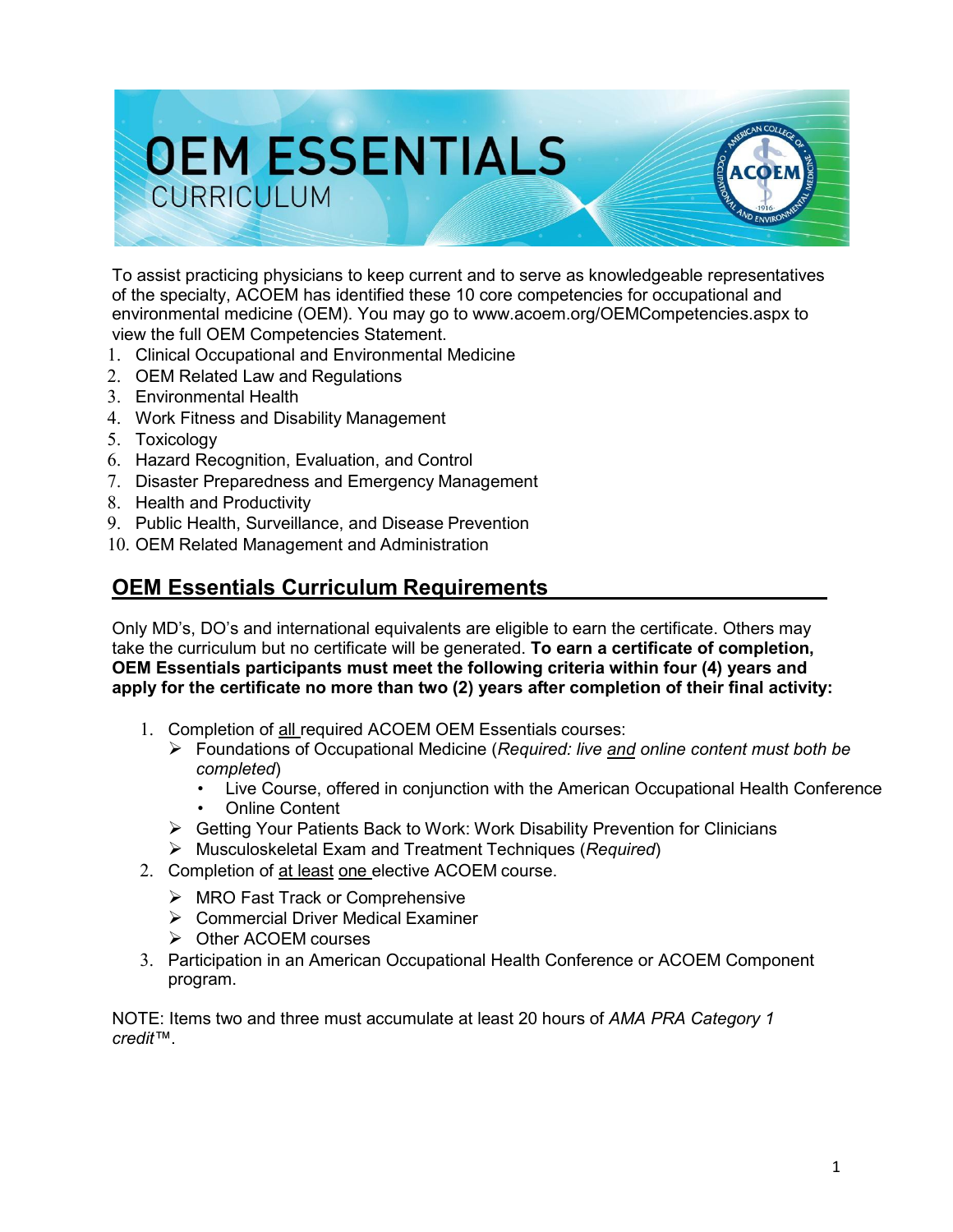#### **Completion of Curriculum and Fees**

Upon completion of the stated criteria, OEM Essentials participants will be charged a one-time completion and processing fee of \$75. Participants will receive a certificate for display to recognize and commend their accomplishment upon completion of the OEM Essentials Curriculum.

## **Criteria 1: ACOEM Required Courses**

#### **Foundations in Occupational Medicine**

ACOEM's Foundations of Occupational Medicine courses provide an excellent and comprehensive introduction to occupational medicine. You will obtain practical information that will be useful in managing the clinical, regulatory, and administrative functions of an OM practice – at a primary care level. Topics include: latest updates from NIOSH, Medical Emergency Response Planning, the latest on Zika for business travelers and much more!

#### **Getting Your Patients Back to Work: Work Disability Prevention for Clinicians**

Getting Your Patients Back to Work: Work Disability Prevention for Clinicians is an eight-hour continuing medical education course for physicians and other clinical providers who take care of adult patients in any capacity.

#### **Musculoskeletal Exam and Treatment Techniques**

This course features both lectures and interaction with a diverse faculty who will deliver a significant "hands-on" workshop component. The didactic portion includes lectures on general management of work injuries, causality analysis, orthopedic urgencies and emergencies, and the timing and choice of x-rays in addition to discussing examination and treatment techniques for individual body parts. The workshops review selected aspects of the physical examination and give an overview of injection techniques.

Overall, emphasis will be placed upon those topics of most relevance to everyday practice. In addition to focusing upon the "usual" diagnosis and treatment issues, the faculty has drawn upon their own considerable experience in reviewing the work of other physicians who manage compensable injuries to get a sense of which aspects of patient care are most often deficient. As a result, this course will not only provide general information regarding the diagnosis and treatment of musculoskeletal injuries, but also will convey how management of patients who have been injured at work differs from management of patients with non-work-related musculoskeletal complaints.

*Course schedule a[vailable at www.acoem.org/courses.aspx.](http://www.acoem.org/courses.aspx)*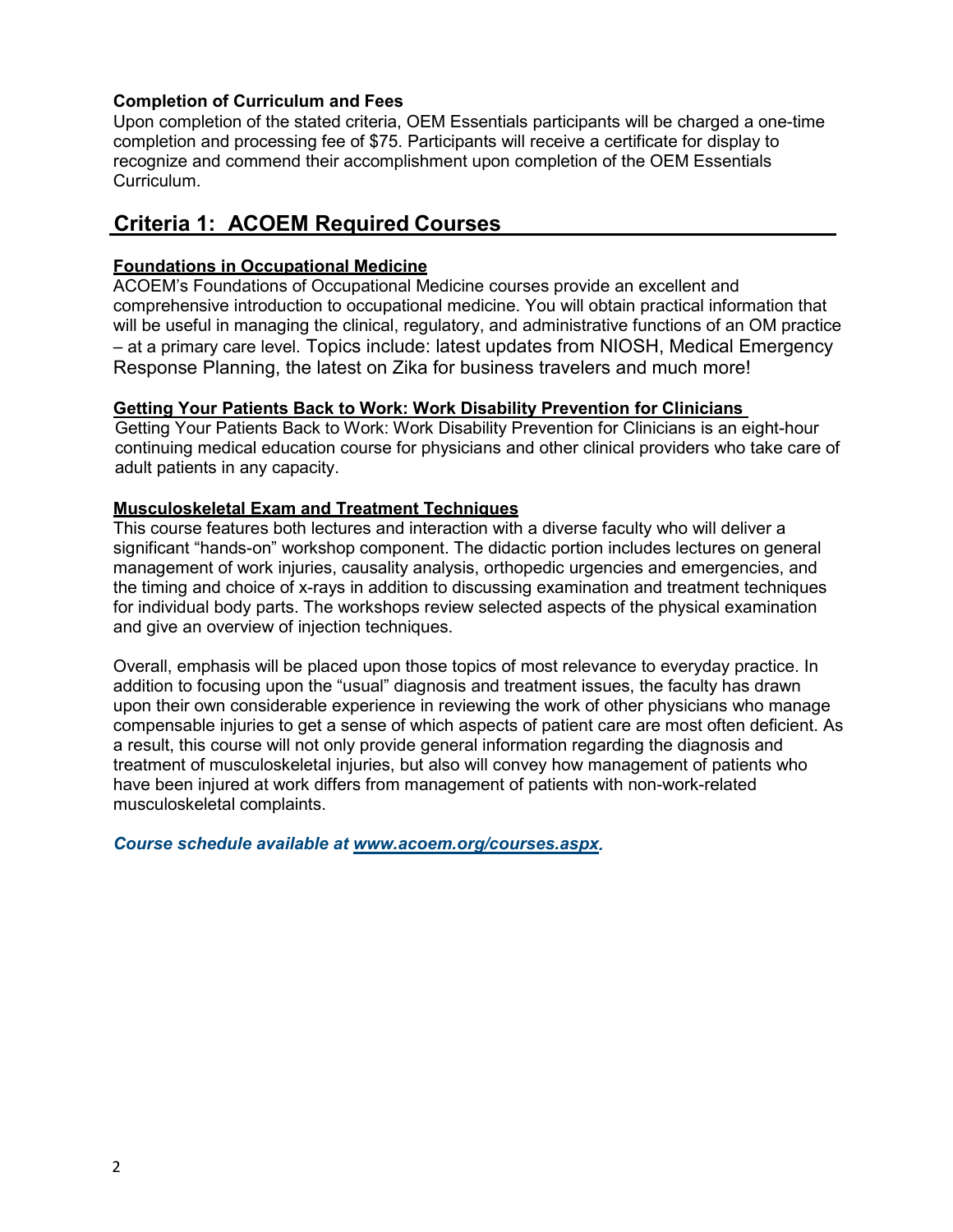# **Criteria 2: ACOEM Elective Courses**

### **Effective Communication Techniques for the OEM Practitioner**

**AMA Guides to the Evaluation of Permanent Impairment – A Case Based Approach to Understanding and Implementing the Guides** 

**Business Leadership for Physicians: Skills to Become a Better Leader, Build Strong Teams and Manage People in a Complex Environment**

**CAOHC Professional Supervisor of the Audiometric Monitoring Program Workshop**

**Commercial Driver Medical Examiner Online Course**

**MRO Fast Track and Comprehensive Courses**

**Occupational Medicine Board Review**

**Musculoskeletal Ultrasound Workshop for the Occupational Medicine Provider**

**Spirometry Testing in Occupational Health**

*Course schedule and descriptions a[vailable at www.acoem.org/courses.aspx.](http://www.acoem.org/courses.aspx)*

## **Criteria 3: American Occupational Health Conference (AOHC) & ACOEM Component Programs**

### **American Occupational Health Conference**

The American Occupational Health Conference is the premier professional meeting for the fields of occupational and environmental medicine. AOHC is designed for physicians who specialize in or have an interest in OEM as well as for nonphysicians, such as industrial hygienists, nurses, safety professionals, and environmental health specialists who are involved in the field.

AOHC offers a wide variety of educational activities for participants new to OEM, as well as for the experienced professional.

### *Details may be found at [www.acoem.org/aohc.aspx.](http://www.acoem.org/aohc.aspx)*

### **ACOEM Component Programs**

ACOEM's affiliated regional component societies provide members with numerous opportunities for leadership, education, discussion of local issues, professional development and referrals. Programs and educational events are planned independently by each component. Additional information is available at

*[http://www.acoem.org/About/ComponentsSections/ComponentList.aspx.](http://www.acoem.org/About/ComponentsSections/ComponentList.aspx)*